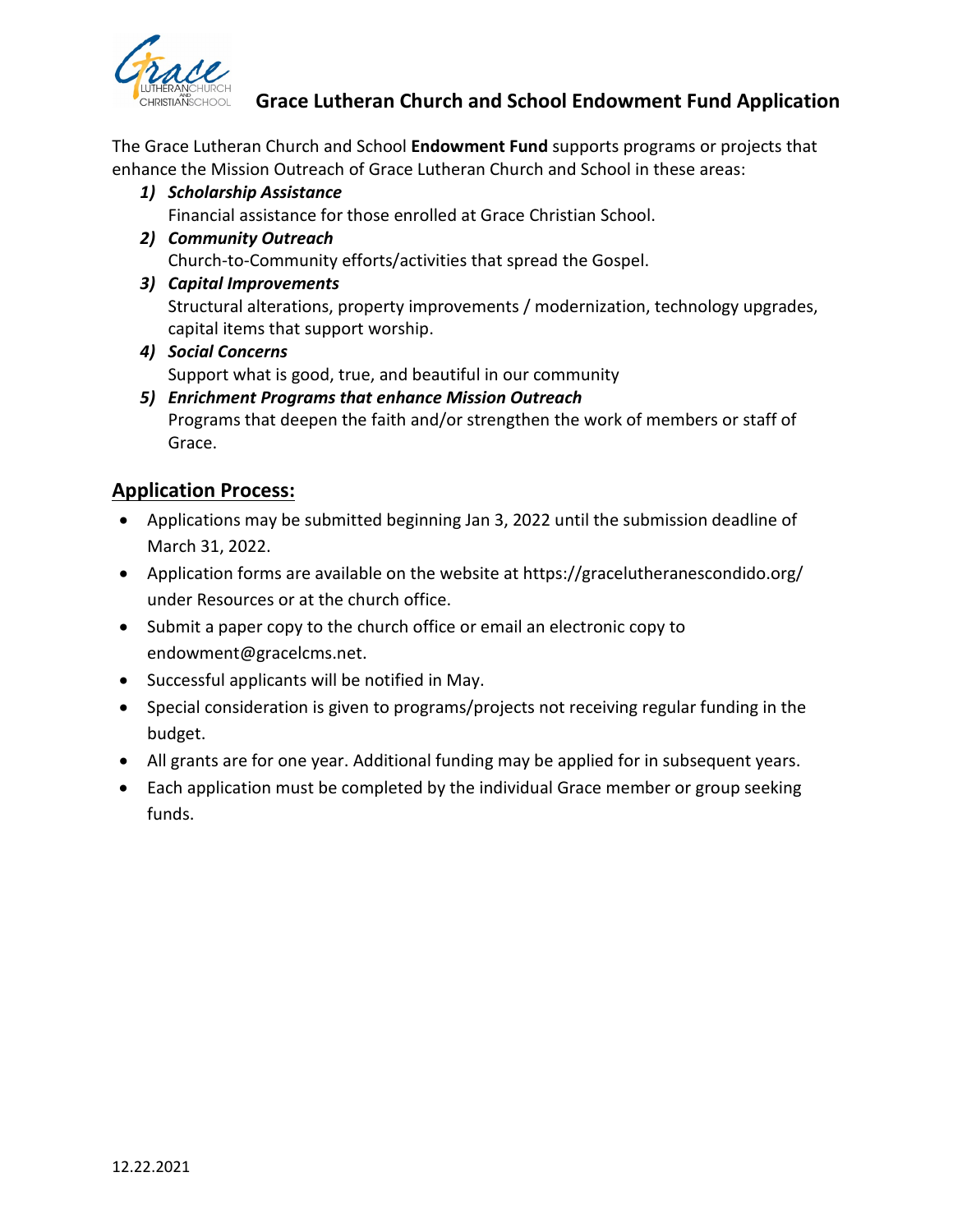

## **Application**

- Name of Grace member or group requesting funds:
- Phone # 2008 2009 2009 2009 2009 2009 2010 2021 2032 2040 2051 2062 2071 2082 2093 2009 2010 2011 2012 2013 20  $\bullet$
- Email 2008 2009 2009 2009 2009 2009 2010 2021 2032 2040 2041 2052 2063 2071 2084 2095 2009 2010 2011 2012 20
- Amount requested  $\frac{1}{2}$
- 
- Project name:
- Please provide this information about your program or project:  $\bullet$ 
	- 1. Explain the program or project.

2. Why are funds needed? Are there other funding sources?

3. What is the timeline for this project or program?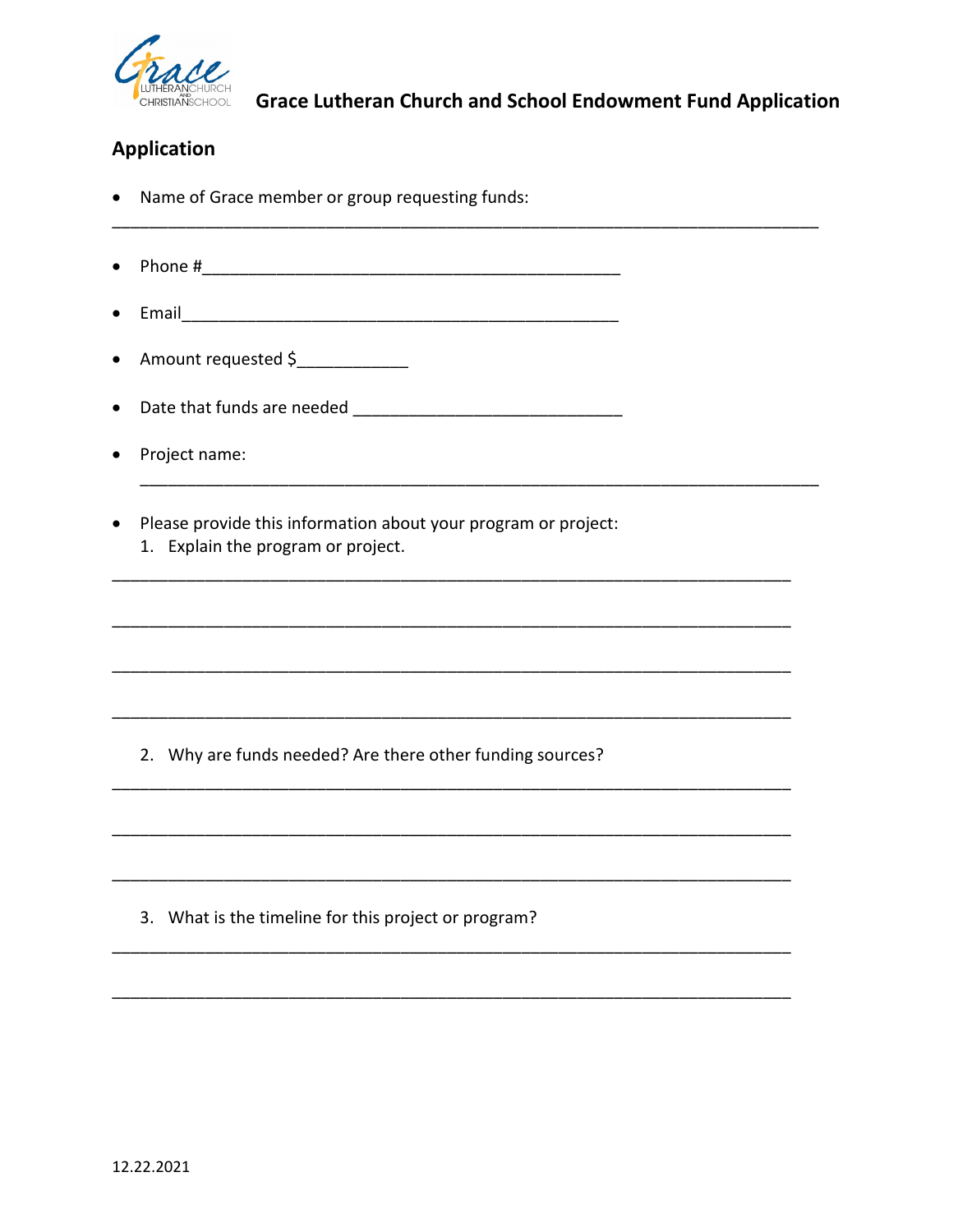

## **Grace Lutheran Church and School Endowment Fund Application**

4. Describe your plan for executing and ensuring the success of this program or project.

\_\_\_\_\_\_\_\_\_\_\_\_\_\_\_\_\_\_\_\_\_\_\_\_\_\_\_\_\_\_\_\_\_\_\_\_\_\_\_\_\_\_\_\_\_\_\_\_\_\_\_\_\_\_\_\_\_\_\_\_\_\_\_\_\_\_\_\_\_\_\_\_\_

\_\_\_\_\_\_\_\_\_\_\_\_\_\_\_\_\_\_\_\_\_\_\_\_\_\_\_\_\_\_\_\_\_\_\_\_\_\_\_\_\_\_\_\_\_\_\_\_\_\_\_\_\_\_\_\_\_\_\_\_\_\_\_\_\_\_\_\_\_\_\_\_\_

\_\_\_\_\_\_\_\_\_\_\_\_\_\_\_\_\_\_\_\_\_\_\_\_\_\_\_\_\_\_\_\_\_\_\_\_\_\_\_\_\_\_\_\_\_\_\_\_\_\_\_\_\_\_\_\_\_\_\_\_\_\_\_\_\_\_\_\_\_\_\_\_\_

\_\_\_\_\_\_\_\_\_\_\_\_\_\_\_\_\_\_\_\_\_\_\_\_\_\_\_\_\_\_\_\_\_\_\_\_\_\_\_\_\_\_\_\_\_\_\_\_\_\_\_\_\_\_\_\_\_\_\_\_\_\_\_\_\_\_\_\_\_\_\_\_\_

\_\_\_\_\_\_\_\_\_\_\_\_\_\_\_\_\_\_\_\_\_\_\_\_\_\_\_\_\_\_\_\_\_\_\_\_\_\_\_\_\_\_\_\_\_\_\_\_\_\_\_\_\_\_\_\_\_\_\_\_\_\_\_\_\_\_\_\_\_\_\_\_\_

\_\_\_\_\_\_\_\_\_\_\_\_\_\_\_\_\_\_\_\_\_\_\_\_\_\_\_\_\_\_\_\_\_\_\_\_\_\_\_\_\_\_\_\_\_\_\_\_\_\_\_\_\_\_\_\_\_\_\_\_\_\_\_\_\_\_\_\_\_\_\_\_\_

\_\_\_\_\_\_\_\_\_\_\_\_\_\_\_\_\_\_\_\_\_\_\_\_\_\_\_\_\_\_\_\_\_\_\_\_\_\_\_\_\_\_\_\_\_\_\_\_\_\_\_\_\_\_\_\_\_\_\_\_\_\_\_\_\_\_\_\_\_\_\_\_\_

\_\_\_\_\_\_\_\_\_\_\_\_\_\_\_\_\_\_\_\_\_\_\_\_\_\_\_\_\_\_\_\_\_\_\_\_\_\_\_\_\_\_\_\_\_\_\_\_\_\_\_\_\_\_\_\_\_\_\_\_\_\_\_\_\_\_\_\_\_\_\_\_\_

5. How will this project or program benefit the ministry outreach of Grace Lutheran Church and School and its community or the individual(s)?

6. Would you agree to share a story about your program/project with the Grace congregation upon completion? Written, video, or in person testimonial?

\_\_\_\_\_\_\_\_\_\_\_\_\_\_\_\_\_\_\_\_\_\_\_\_\_\_\_\_\_\_\_\_\_\_\_\_\_\_\_\_\_\_\_\_\_\_\_\_\_\_\_\_\_\_\_\_\_\_\_\_\_\_\_\_\_\_\_\_\_\_\_\_\_

7. How does this project meet the criteria of an Endowment Fund grant? (see descriptions)

\_\_\_\_\_\_\_\_\_\_\_\_\_\_\_\_\_\_\_\_\_\_\_\_\_\_\_\_\_\_\_\_\_\_\_\_\_\_\_\_\_\_\_\_\_\_\_\_\_\_\_\_\_\_\_\_\_\_\_\_\_\_\_\_\_\_\_\_\_\_\_\_\_\_\_\_\_

\_\_\_\_\_\_\_\_\_\_\_\_\_\_\_\_\_\_\_\_\_\_\_\_\_\_\_\_\_\_\_\_\_\_\_\_\_\_\_\_\_\_\_\_\_\_\_\_\_\_\_\_\_\_\_\_\_\_\_\_\_\_\_\_\_\_\_\_\_\_\_\_\_\_\_\_\_

\_\_\_\_\_\_\_\_\_\_\_\_\_\_\_\_\_\_\_\_\_\_\_\_\_\_\_\_\_\_\_\_\_\_\_\_\_\_\_\_\_\_\_\_\_\_\_\_\_\_\_\_\_\_\_\_\_\_\_\_\_\_\_\_\_\_\_\_\_\_\_\_\_\_\_\_\_\_

\_\_\_\_\_\_\_\_\_\_\_\_\_\_\_\_\_\_\_\_\_\_\_\_\_\_\_\_\_\_\_\_\_\_\_\_\_\_\_\_\_\_\_\_\_\_\_\_\_\_\_\_\_\_\_\_\_\_\_\_\_\_\_\_\_\_\_\_\_\_\_\_\_\_\_\_\_

\_\_\_\_\_\_\_\_\_\_\_\_\_\_\_\_\_\_\_\_\_\_\_\_\_\_\_\_\_\_\_\_\_\_\_\_\_\_\_\_\_\_\_\_\_\_\_\_\_\_\_\_\_\_\_\_\_\_\_\_\_\_\_\_\_\_\_\_\_\_\_\_\_\_\_\_\_

8. Who will be the individual(s) responsible for overseeing the use of the funds?